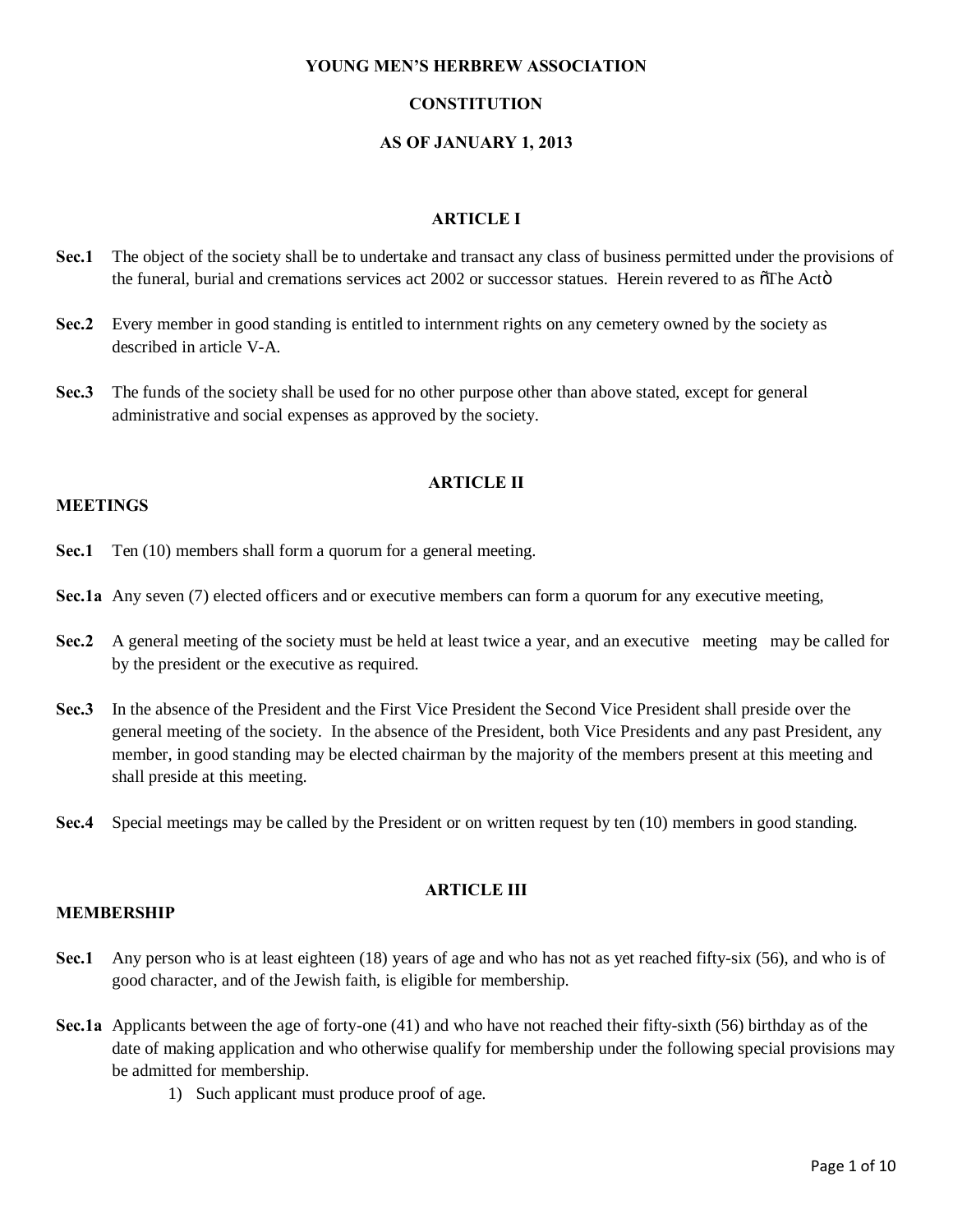# **CONSTITUTION**

- 2) Such applicant shall pay on or before acceptance into the society, the initiation fee as posted in the current price list of the society. Subject to the aforementioned provisions such members shall enjoy equal membership with any other member.
- **Sec.2** Every applicant, before their application will be accepted for membership, must sign a statement that they are in good health.
- **Sec.3** The applicant shall be sponsored by two (2) members in good standing and must appear in person at a meeting of the society.

## **ARTICLE IV**

## **Sec.1** Payment of Dues must be made in advance namely, the first day of January in each year.

- **Sec.2** Every member shall pay his dues not later than one month from the due date (Jan. 1<sup>st</sup>), otherwise benefits can not be received. Any member suspended from membership, on the recommendations of the executive board, at a general meeting for non payment of dues, shall have thirty (30) days from said date in which to pay the arrears of the dues, in order for their membership to be reinstated.
- **Sec.3** Every member of the society in good standing who on the 1<sup>st</sup> of January in each calendar year shall have attained the age of sixty-seven (67) will pay dues at a reduced rate.
- **Sec.4** Any member of the society in good standing who on the 1<sup>st</sup> of January in each calendar year and has reached the age of seventy (70) shall be exempt from paying dues and any other tax that may be imposed on the membership.
- **Sec.5** The age of each member for the purpose of this part, shall be as given in the application for membership and as recorded in the records of the society. Any dispute shall be resolved by the executive board whose decision in this matter is final.

## **ARTICLE V**

### **BOARD OF MANAGEMENT**

**DUES**

**Sec.1** The board of management hereinafter referred to as the board shall consist of five (5) members. The term of which will be for two (2) years. The composition of which will be the following.

- **a)** The Immediate Past President
- **b)** President
- **c)** A Chairman
- **d)** Appointed
- **e)** Appointed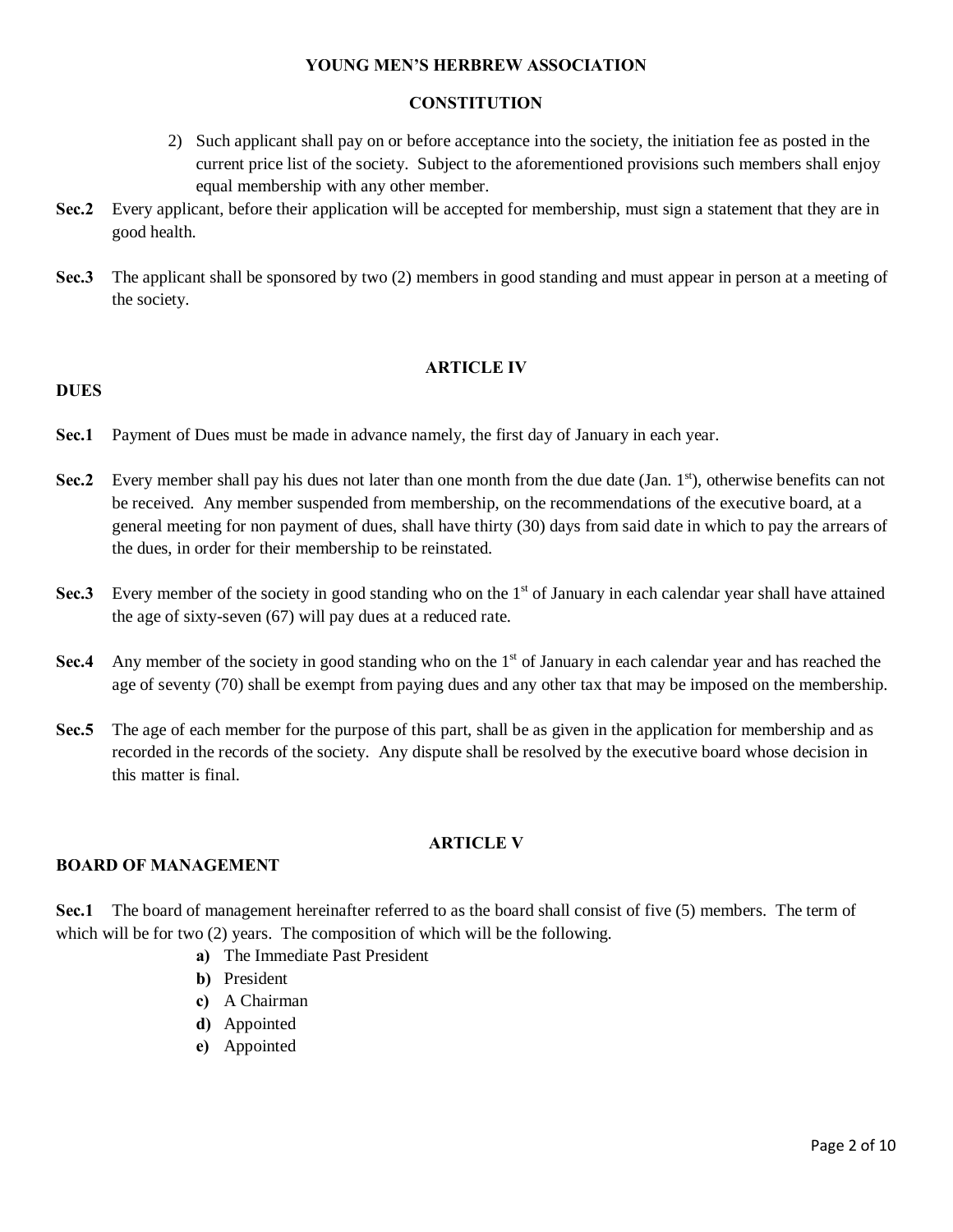# **CONSTITUTION**

- **Sec.2** Nominations to the board shall take place at the same time as the nominations of officers for the society. Only those members of the executive board who have previously served for a period of one year shall be eligible for nomination as chairman.
- **Sec.3** Election for the chairman shall take place at the same time as that of the society.
- **Sec.4** Only those sitting members of the board shall represent the society on any cemetery association of which the lands of the society form part thereof and such representatives shall be chosen by the board from among its members.
- **Sec.5** Meetings of board shall be held at the request of the chairman as often as circumstances dictate.
- **Sec.6** The chairman shall receive reimbursement for his out of pocket expenses, and for his time, to be determined by the society from time to time. The chairman shall report the business of the board at every meeting of the society.
- **Sec.7** The board shall attend to and perform such business which the society may wish to transact and which is not contrary to anything contained in article V or article V-A of the constitution of the society.
- **Sec.8** The board shall recommend such expenditures of money needed to ensure the proper maintenance and safeguarding of the society is lands, and monuments erected thereon.
- **Sec.9** The chairman shall ascertain from any surviving spouse or family representative whether a reservation for an adjoining lot is required, and shall enter in its records the results of such request and verify with the survivor that the reservation has been made.
- **Sec.10** The board shall make recommendation for the adoption of uniform dimensions for any monuments to be erected on any new cemetery property acquired by the society.
- **Sec.11** A data base shall be kept by the board showing the numbers of lots used on the society is lands and the names of those occupying those lots, the number of reservations committed for, the location of allotted lots and the names of the persons entitled to such reservations, and the number of lots without an allocation. The board shall maintain for the ministry under the regulations of The Act, such registers available for public inspection which may be required under said regulations and any other pertinent material the said act may deem requisite or the society shall direct.
- **Sec.12** The society shall maintain the endowment fund set up with the Baycrest Centre for Geriatric Care, known as the  $\delta$ Young Men $\alpha$  Hebrew Association Endowment Fund $\ddot{\circ}$ , the interest from which is used by the said centre is for its general Purposes.

## **ARTICLE V-A**

## **MORTUARY BENEFITS INTERNMENT RIGHTS AND CEMETERY REGULATIONS**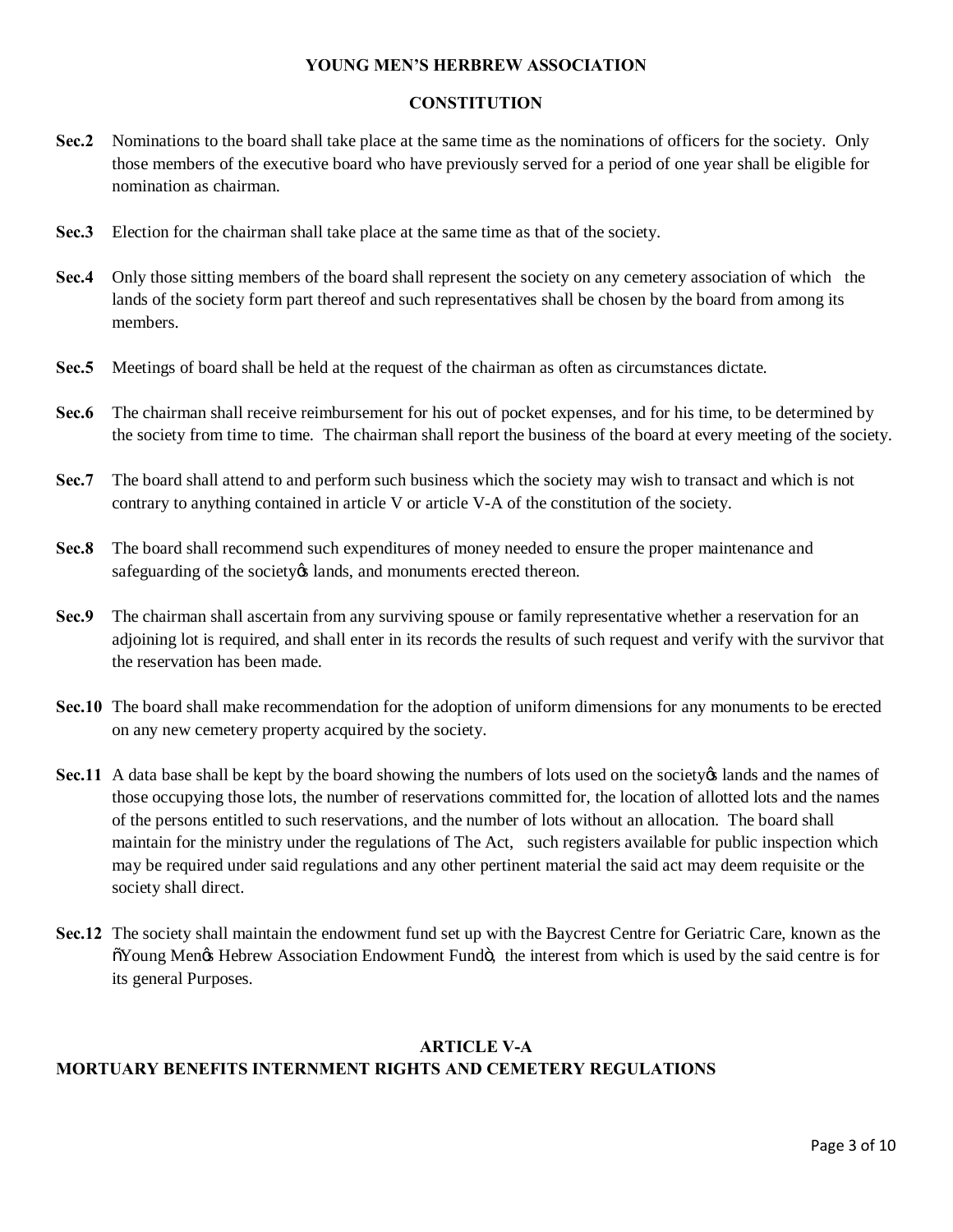# **CONSTITUTION**

- **Sec.1** All interment rights on the cemetery lands of the society shall be governed by The Act, and all amendments or regulations passed there under from time to time or in successor statutes.
- **Sec.2** No internment rights under this article shall be given to a member or other family members entitled under this article, unless the member was in good standing in payment of dues at the time the death occurs.
- **Sec.3** The society shall pay the cost of the foundations perpetual care fees of the member and that of his or her spouse.
- **Sec.4** The society shall give interment rights to a member spouse and his or her unmarried children until they reach the age of nineteen (19) years or twenty-five (25) years and is in post graduate school.
- **Sec.4a** The society shall give interment rights to member wife and his unmarried children; to a male until he reaches the age of nineteen (19) years and to a female until she marries, and to a female previously married who subsequently divorced, and who has not remarried. This section only pertains to a member who joined prior to January 1, 2013.
- **Sec.5** The society shall give interment rights to a member to child of any age, who by reason of infirmity either mental or physical and is financially dependent on the member or member's spouse or on public funding for his or her welfare.
- **Sec.6** The widow or widower of a deceased member shall be entitled to an interment right as long as he or she remains unmarried.
- **Sec.7** In an event that a spouse has a reserved lot next to the deceased member and subsequently remarries the reservation may be retained with the payment as per the society of price list at the time of the remarriage; the foundation and monument fee is to be paid by the society, or the surviving spouse may join the society at the current rates with the initiation fee waived, the choice of paying the fee or joining the society is the sole discretion of the deceased members spouse.
- **Sec.8** Where the spouse of a member has predeceased the member and interment right had been given in accordance with this article, and the member remarries, than in the event of the spouse of the subsequent marriage or marriages whether before or after the death of the member, no benefits or interment rights shall be given in accordance with this article. An interment right can be purchased for the spouse or spouses with payment as posted in the current society os price list. Foundation and monuments fees are as per the current society os price list.
- **Sec.9** No headstone shall be placed or erected on the lands of the society unless a permit is obtained from an authorized representative of the board of management.
- **Sec.10** Permits shall only be issued by the society when payment has been received for the foundation and the care and maintenance fee for the monument were applicable.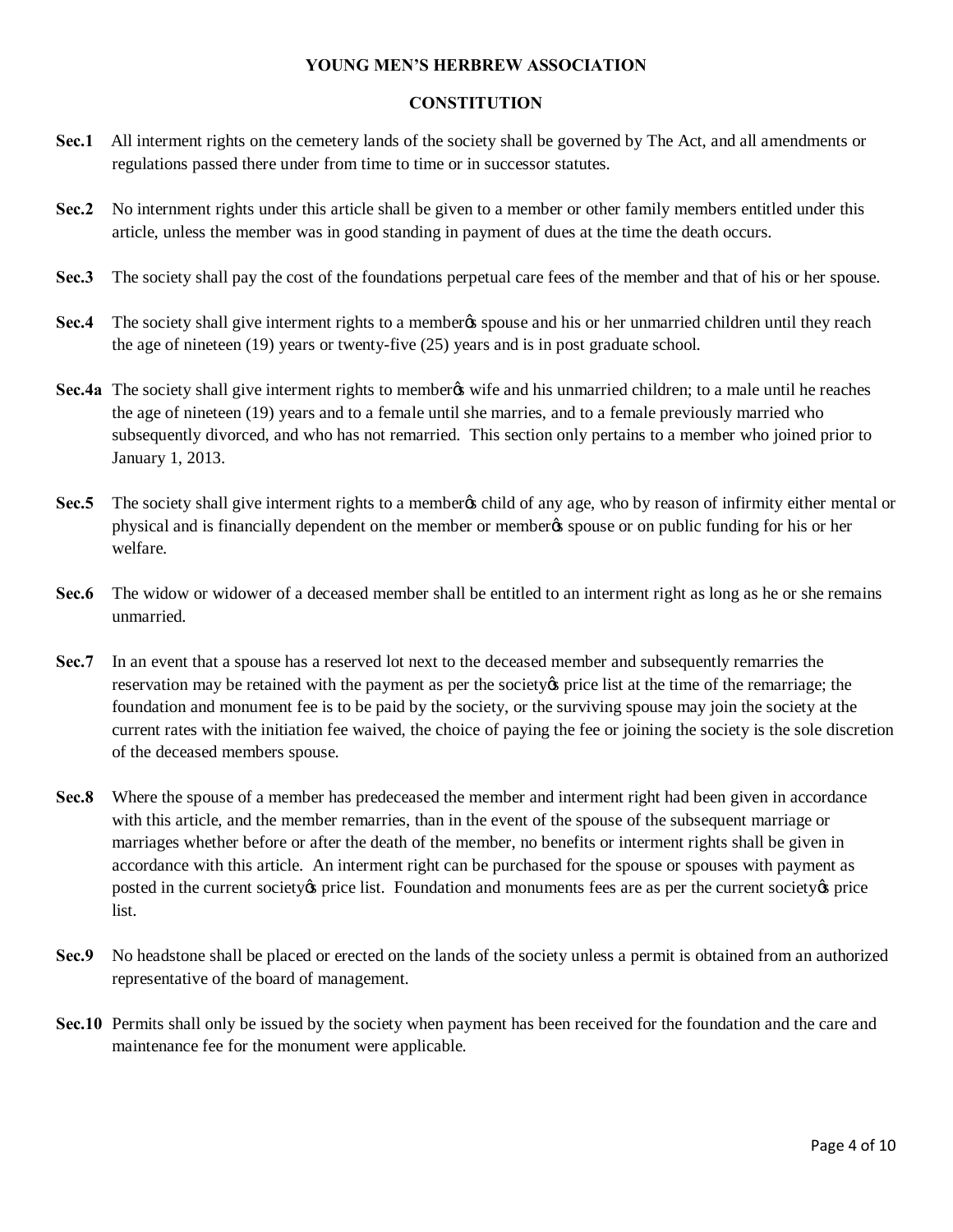# **CONSTITUTION**

- **Sec.11** Except where designated reservations have previously been made, no lots on the lands of the society shall be reserved except as permitted in this article, and lots shall be allocated by a member of the board, acting reasonably in consultation with personal representative of the deceased.
- **Sec.12** Interment rights on the lands of the society can only be sold under special circumstances to be determined by the board of management of the society and as permitted under the act. The fee for interment rights are to be determined by the current price list in effect at the time of sale.
- **Sec.13** The society shall bear no cost of the opening or closing fees of any grave and bears no responsibility for errors in the location of graves on lots arising from improper instruction of the interment rights holder or their personal representatives.
- **Sec.14** No burials or interment rights will be granted on any of the lands of the society to anyone who is not of the Jewish faith.
- **Sec.15** No ashes of any cremated remains shall be buried on any cemetery owned by the society.
- **Sec.16** Interment rights in the cemeteries of the society may not be transferred or sold by the holder thereof, whether by gift or request or any other form of transfer, the society shall repurchase the interment rights there under on demand, and pay the current published fee less the perpetual care fee, as prescribed under The Act and regulation there under.
- **Sec.17** Prior to any grave being opened, a permit must be obtained from the society to its contractor. For Mount Sinai it is the Mount Sinai Cemetery Association, for Roselawn Ave. it is a private contractor as chosen by the Young Mengs Hebrew Association. No person not employed by the said contractor or association shall perform any work on any of the lands of the society without an approval in writing from the society, and which includes flower planting or other landscaping work without express written consent.
- **Sec.18** Where not inconsistent with the act and regulations there under, the provisions of these articles and rules established hereunder shall govern all interments, erection and preservations of headstones, fencing, landscaping, lots or interment rights and contracts, where there are standards prescribed under the said act or regulations thereto which are optional or which otherwise need not be followed, the provisions under these articles shall prevail in all other cases, the act and regulations there under shall govern.
- **Sec.19** The society through its board shall prepare and submit for approval, all forms required under the act including interment rights contracts, interment right certificates, public information form and price list, and shall ensure that all such documentation have been approved.
- **Sec.20** The society through its board may at any time and from time to time make applications as deems necessary to the registrar appointed under the act for declaration or de-declaration that interment rights are abandoned and upon receiving a declaration to that effect may authorize further reservation on the same lot.
- **Sec.21** The society shall require as a condition of interment, that a headstone be erected within twelve months from the date of the interment.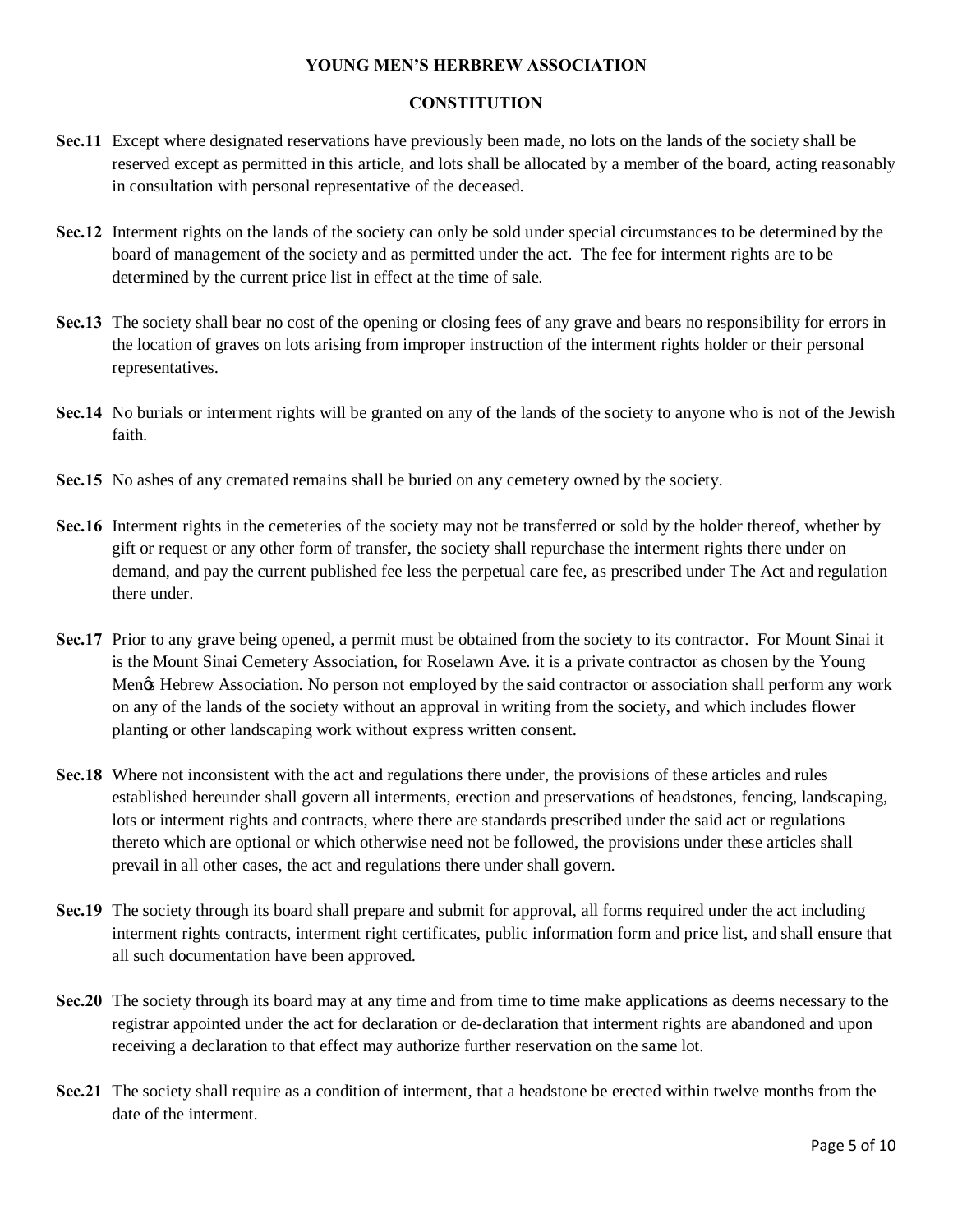## **CONSTITUTION**

**Sec.22** the personal representative of the deceased shall be responsible for the erection of a headstone and shall reimburse the society if it has to erect said headstone.

## **ARTICLE VII**

#### **OFFICERS AND COMMITTEES**

**Sec.1** The officers of the society shall be elected for a term of two years as follows:

- a) President
- b) First Vice President
- c) Second Vice President
- d) Treasurer/Financial Secretary
- e) Recording and Corresponding Secretary
- f) Chairman Board Management
- g) First Trustee
- h) Second Trustee
- i) Sergeant at Arms

**Sec.2** A member can only hold one elected position per term.

**Sec.3** The President and Vice President shall appoint committees as required.

## **ARTICLE VII A**

## **DUTIES OF OFFICERS**

## **Sec.1** The President shall:

- a) Be charged with the general management of the society and supervision of its affairs and operations.
- b) Be invited and be entitled to be present at all meetings called by any of the committees of the society.
- c) Name members of committees when no other provision is made for their appointment.
- d) Enforce the rules of the society and represent impartially the will of the society and preside over all general meetings.
- e) Have the power at any general meeting to eject or cause to be ejected any member who willfully persists in disturbing the harmonious and peaceful workings of the society, or refuses to obey rulings after being called to order.
- f) Be a signing officer to all cheques or contracts or other documents of the society and shall cause to be affixed the corporate seal of the society to all documents requiring the same.
- g) Call for another ballot without debate where he discovers or is informed that an error has taken place in the voting procedure where voting has been by ballot.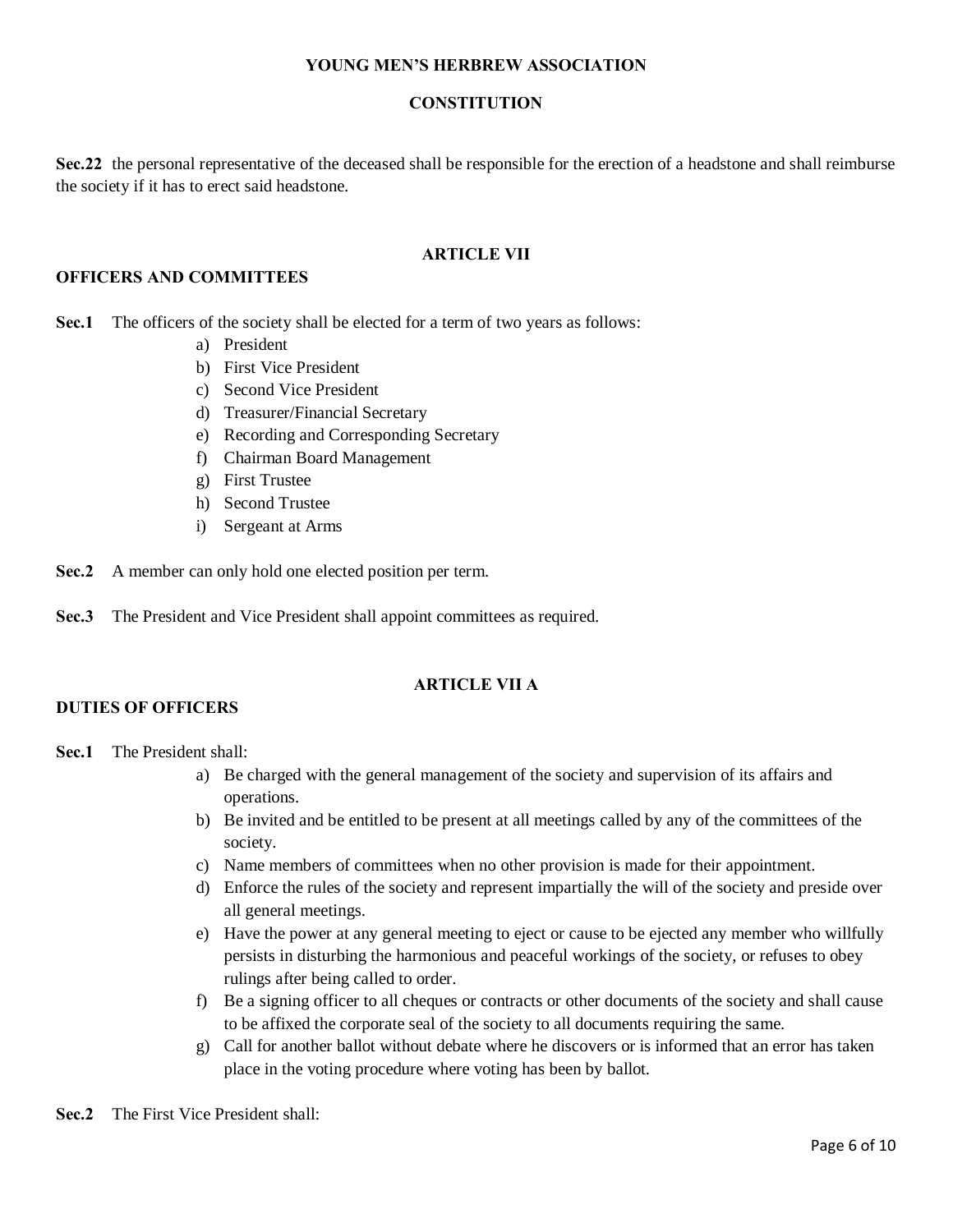## **CONSTITUTION**

- a) Assume duties of the President during his absence from a general meeting or in event that the President leaves the chair to participate in debate.
- b) Announce the order of business at all general meetings.
- c) Pre-side at all executive meetings with the same powers to eject members as given to the President.
- d) Be invited and be entitled to be present at all meetings called by any of the committees of the society.
- e) Be charged with supervision of all committees of the society, except the Board of Management.
- **Sec.3** The Second Vice President shall:
	- a) Exercise the powers of the First Vice President during his absence or leaving the chair to debate at an executive meeting.
	- b) Exercise the powers of the president at a general meeting in the absence of the President and the First Vice President.
- **Sec.4** The Treasurer shall:
	- a) Be entrusted with all monies received on behalf of the society and shall deposit same or other valuables in the chartered bank of the society as soon thereafter as may be possible to the credit to the of society.
	- b) Be responsible for the safe keeping of the bank deposit books.
	- c) To ensure that there are two signatures on all cheques or other orders for the payment of money authorized by the executive board.
	- d) Render to the executive board at its meeting and to the general meetings or wherever is required of him, an account of his transactions.
	- e) Keep full and accurate accounts of all receipts and disbursements of the society in proper books of account.
	- f) Render at all meetings, whether to the General or Executive Board, or whenever required of him an account of all his transactions as Financial Secretary if so requested by the Executive or Auditor, and produce his books and vouchers at such time.
	- g) Received properly signed vouchers before preparing any cheques disbursing the funds of the society.
	- h) Forward to all members at their last address recorded in the books of the society, notice or dues payable on the first day of each financial each namely January  $1<sup>st</sup>$  of each calendar year.
	- i) Present in conjunction with the accountant at a general meeting of the society in the month of march, or soon as possible thereafter in addition to any other business that might be transacted, the financial statement of the society for the previous year and report of the accountant in conjunction therewith.
	- j) Receive remuneration for his services.
- **Sec.5** Recording and Corresponding Secretary shall:
	- a) Attend all General and Executive Board meetings of the society and record
	- b) All facts and minutes of all proceedings at both General and Executive meetings in the minute book kept for that purpose.
	- c) Take charge of such minute book.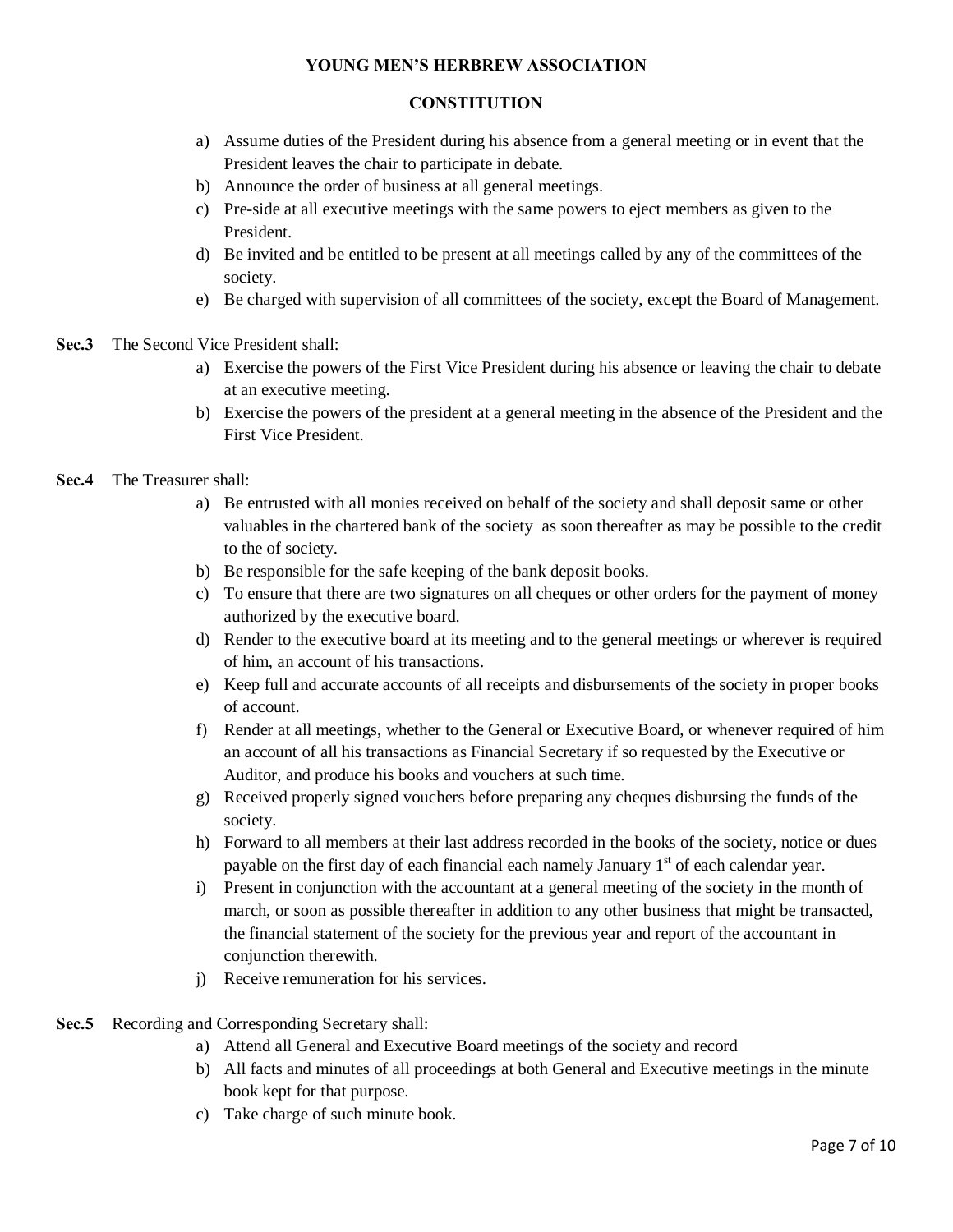## **CONSTITUTION**

- d) Notify all Candidates of their election or rejection.
- e) Notify all elected officers, executive board members and committee chairman of all executive board meetings, and notify all members of general meetings.
- f) Maintain a list of all addresses and telephone numbers of members and note changes therein from time to time.
- g) Perform such other duties as may from time to time be determined by the Executive Board.
- h) Receive Remuneration for his services.
- **Sec.6** The Sergeant at Arms shall:
	- a) Keep decorum and order at all meetings of the society.
- **Sec.7** The Trustees shall:
	- a) Verify all bills for payment.
	- b) Attend to all business which the society may wish transacted.
	- c) The First Trustee shall exercise the powers of the Treasurer during his absence.
	- d) The Second Trustee shall exercise the powers of the Treasurer during the absence of the Treasurer and The first Trustee.
- **Sec.8** All Officers and Committee Chairman Shall:
	- a) Arrange to have their records made available at all general or executive board meetings in the event that they are unavailable to attend such meetings.

# **ARTICLE VIII**

## **ORDER OF BUSINESS**

**Sec.1** General Meetings:

- a) Opening of the Meeting
- b) Roll call of officers and Committee Chairman
- c) Reading of minutes of previous general meeting
- d) Reading of minutes of previous executive board meeting
- e) Communications and accounts
- f) Reports of committees
- g) Proposition for membership
- h) Investigation of candidates
- i) Balloting of candidates
- j) Initiation of candidates
- k) Unfinished business
- l) New business
- m) Good of the order
- n) Closing the meeting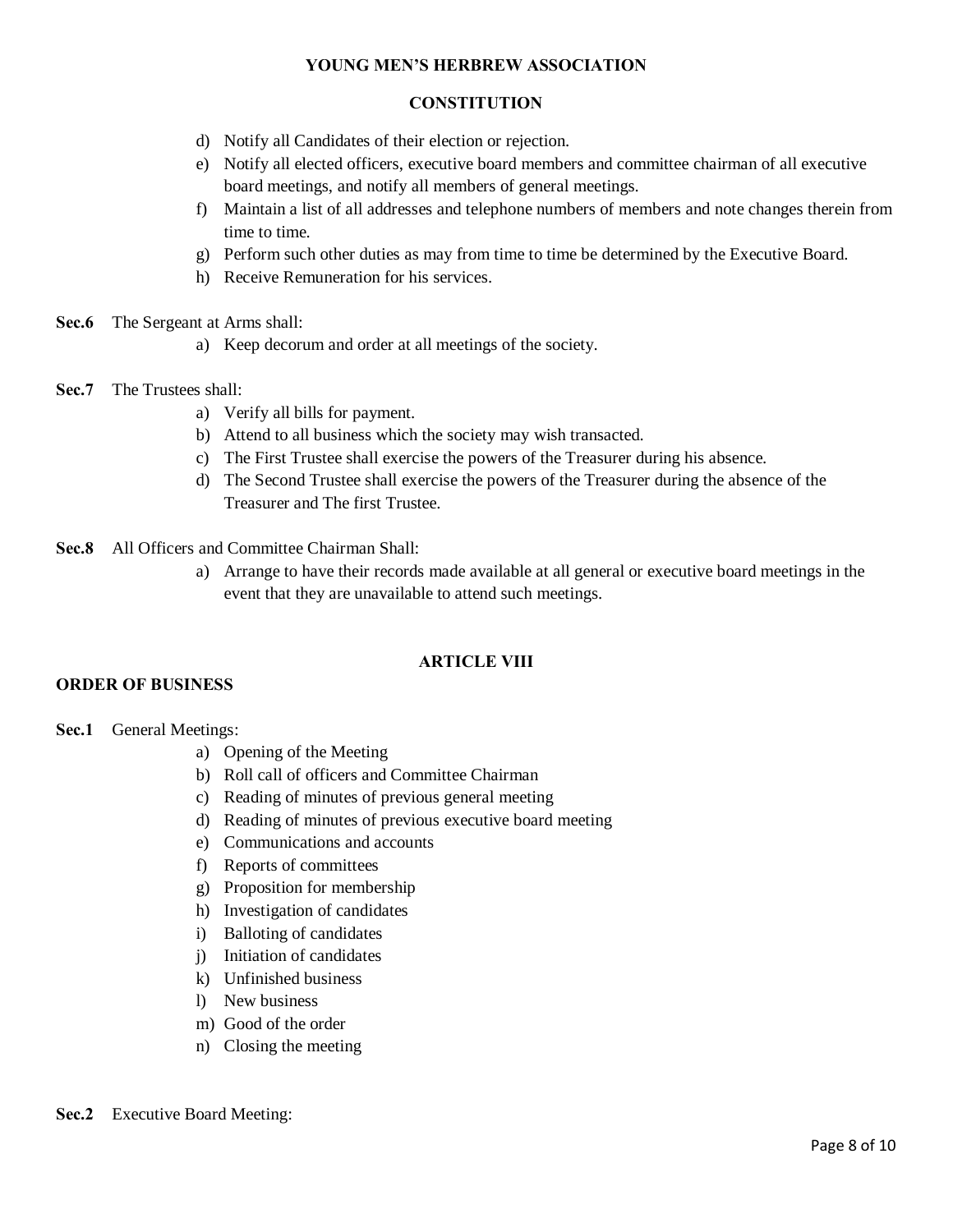# **CONSTITUTION**

- a) Opening meeting
- b) Roll of Officers, Executive and committee Chairman
- c) Reading minutes of previous executive meeting
- d) Communications and accounts
- e) Reports of committees
- f) Unfinished business
- g) New business
- h) Closing of meeting

## **ARTICLE IX**

#### **PROCEDURES AT MEETINGS**

- **Sec.1** Questions arising at any meeting of the society whether general or executive shall be decided by a majority of votes: the Chairman not having an original vote. In case of a tie vote, the Chairman shall have the deciding vote.
- **Sec.2** Every question shall be decided in the first instance by a show of hands.
- **Sec.3** Where the chairman has declared that a resolution has been carried and the same recorded in the minutes, no proof of the number or proportion of the votes recorded is necessary.
- **Sec.4** Any member present may however request a standing vote.
- **Sec.5** The Chairman at any meeting of the society whether general or executive shall:
	- a) Call the meeting to order at the appointed time.
	- b) Rule impartially on points of order.
	- c) Enforce the observance of the rules of the society.
	- d) Govern the meeting in accordance with parliamentary rules of debate.
- **Sec.6** The rulings of the Chairman shall stand unless overruled by two thirds of the members present and entitled to vote. Any member present and entitled to vote may appeal the Chairmangs ruling.
- **Sec.7** No interruption shall be made while any member is addressing the meeting unless on a point of order or for the purpose of communicating information relevant to the matter under discussion. Any such point of order or communication of the information must be made to the Chairman and the member shall rise and address the Chairman before addressing the meeting speaking on a point of order or communicating information, and members, must gain recognition of the Chairman before speaking.
- **Sec.8** All executive board members shall be bound by all decisions made at an executive board meeting.

# **ARTICLE X**

#### **RULES AND REGULATIONS**